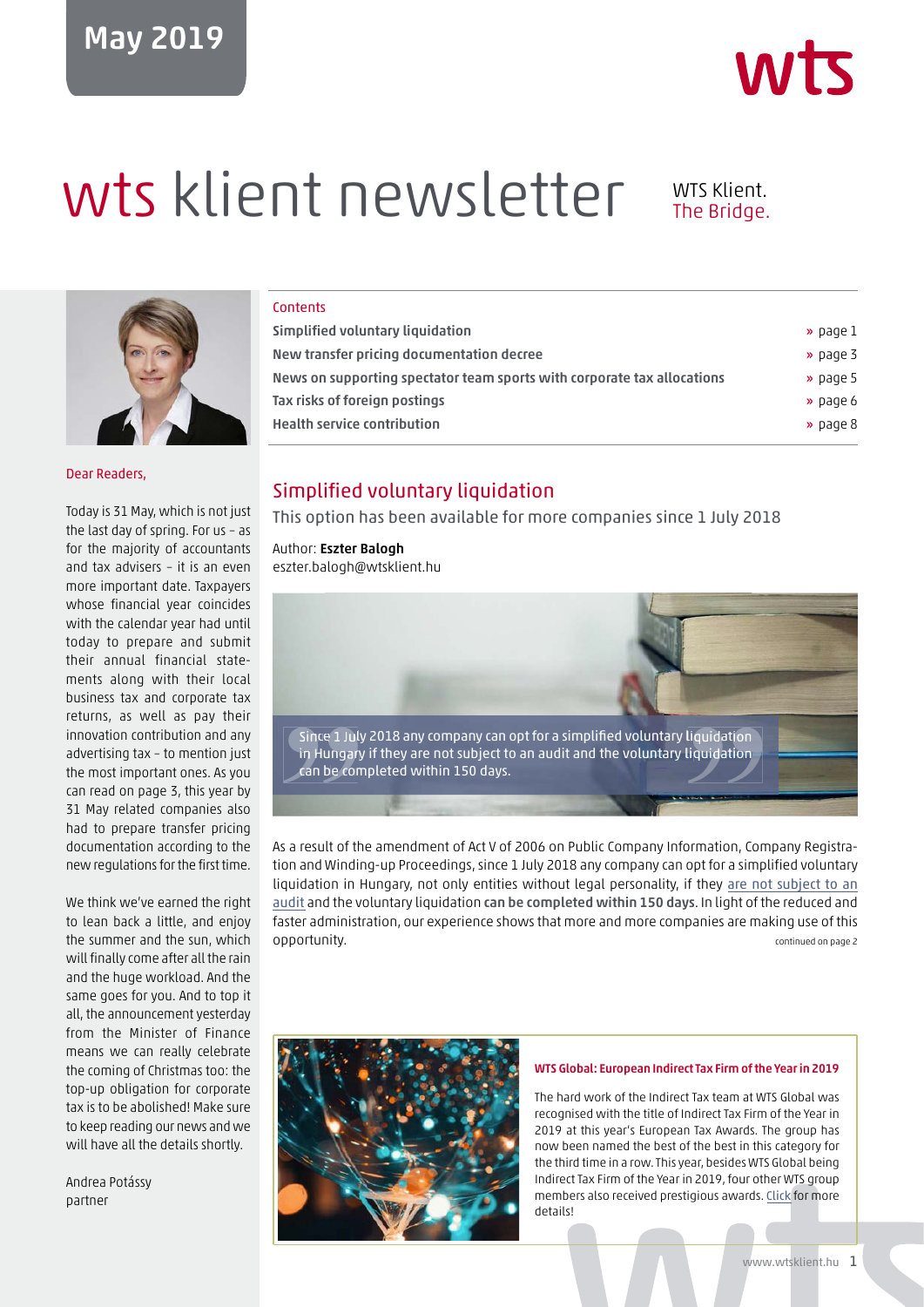#### NAV must be notified

A [voluntary liquidation](https://wtsklient.hu/en/2017/05/30/tips-planning-voluntary-liquidation/) – as in the case of a standard voluntary liquidation – commences upon the decision of the company owner specifying the start date of the simplified voluntary liquidation. The start date may not be earlier than the date of the owner's decision. In the event of a simplified voluntary liquidation, however, there is no need to appoint a liquidator, the senior executive performs this role.

The Hungarian Tax and Customs Authority (NAV) must be informed about the start of a simplified voluntary liquidation process within 15 days by submitting form T201T. It is recommended to attach the owner's decision on the simplified voluntary liquidation to the form. Though this is not mandatory, it can accelerate the administration. The NAV has 30 days to process the form and they inform the Court of Registration automatically about the start of the simplified voluntary liquidation. The Court of Registration arranges the publication of the notification regarding the simplified voluntary liquidation in the Company Gazette. Creditors have 40 days from the date of the publication to submit their claims.

Besides the NAV, the local government and the account-holding bank must also be informed about the initiation of the simplified voluntary liquidation. It is important to note that the bank account cannot be closed until the company is deregistered.

The report and tax returns on the termination of the activity must be prepared and submitted within 30 days following the start of the simplified voluntary liquidation.

#### Completing the simplified voluntary liquidation using document templates

The simplified voluntary liquidation may not be completed until the 40-day period provided for creditors to submit their claims has expired. Then the voluntary liquidation must be completed and

the reports and tax returns finalising the voluntary liquidation must be prepared and submitted within 60 days, but no later than within 150 days. The NAV must also be informed about the completion of the voluntary liquidation by submitting form T201T.

At the same time the company must notify the Court of Registration about the end of the simplified voluntary liquidation using document templates and submit the recommendation for the distribution of assets and the final voluntary liquidation decision.

Within 30 days of the notification about the completion of the procedure the NAV informs the Court of Registration if there are any reasons against deregistering the company. If not, the Court of Registration deregisters the company.

#### Accounting advisory

Broadening the possibility of conducting a simplified voluntary liquidation is primarily aimed at reducing the costs and administrative burdens related to voluntary liquidations. However experts are still needed to arrange the procedure itself and prepare the documents prescribed by law. Using the synergies within our group and in cooperation with our lawyers, the [accounting consult](https://wtsklient.hu/en/services/accounting-advisory/)[ants of WTS Klient Hungary](https://wtsklient.hu/en/services/accounting-advisory/) will gladly help if you decide to opt for this procedure to terminate your company.

Eszter Balogh partner +36 1 887 3715 eszter.balogh@wtsklient.hu

#### → Our expert



#### Eszter Balogh partner

Telephone: +36 1 887 3715 eszter.balogh@wtsklient.hu

#### Specialisations

- » accounting
- » IFRS
- » accounting advisory

#### Education

- » economist
- » chartered accountant
- » IFRS-certified chartered accountant
- » tax advisor

#### Languages

Hungarian, English

#### Latest publications

- » [Family benefits in 2019](https://wtsklient.hu/en/2019/03/05/family-benefits/)  in Hungary
- » [Strategic aspects of account](https://wtsklient.hu/en/2017/06/12/accounting-strategy/)ing in a foreign currency
- » [Tips when planning a](https://wtsklient.hu/en/2017/05/30/tips-planning-voluntary-liquidation/)  voluntary liquidation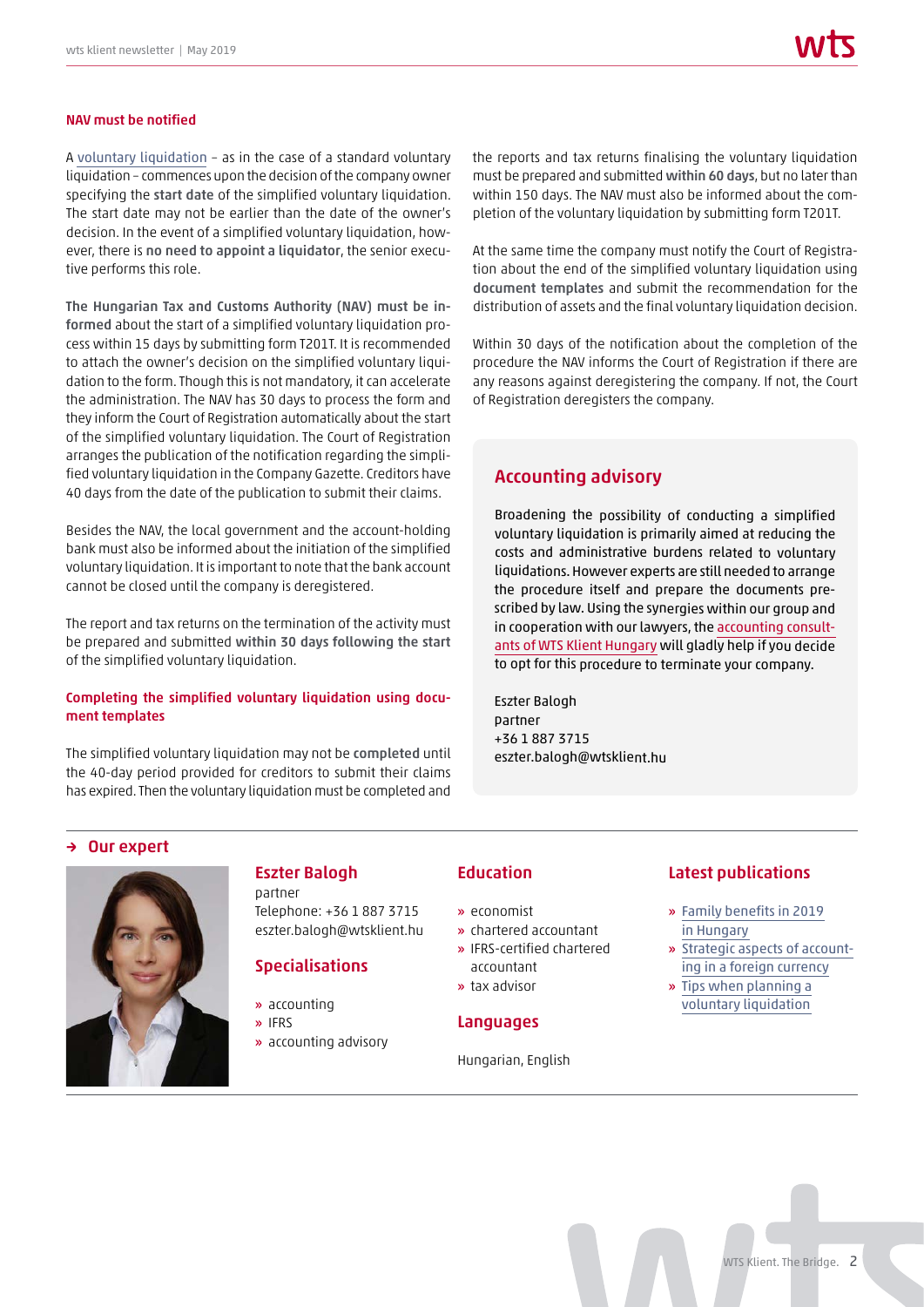## New transfer pricing documentation decree

#### Author: Zoltán Cseri zoltan.cseri@wtsklient.hu



31 May is a significant date for both accountants and tax consultants. Hungarian companies with a financial year of the calendar year have to submit their annual financial statements and corporate tax returns by this deadline. For related companies, the date for submitting their corporate tax return is also the date for preparing transfer pricing documents. From this perspective, the end of May 2019 is more significant than ever before. This is because Hungarian enterprises with a financial year of the calendar year had to prepare their transfer pricing documentation according to the new transfer pricing documentation decree for the first time. Below we discuss the most important aspects of the [new](https://wtsklient.hu/en/2018/02/13/transfer-pricing-documentation-decree/) [transfer pricing regulation](https://wtsklient.hu/en/2018/02/13/transfer-pricing-documentation-decree/).

#### What does the new transfer pricing regulation mean, and why was it necessary?

Decree No. 32/2017 of the Hungarian Ministry of National Economy was promulgated on 18 October 2017. It is [referred to](https://wtsklient.hu/en/2017/10/12/transfer-pricing-decree/) as the new transfer pricing documentation decree, and it replaced Decree No. 22/2009 of the Ministry of Finance. The new regulation was necessary to achieve the goals included in the BEPS action plan, namely, to curb the aggressive tax planning and tax evasion efforts of multinational enterprises. Bearing these goals in mind, after implementing the [rules on country-by-country](https://wtsklient.hu/en/2017/06/15/country-by-country-reporting/) [reporting](https://wtsklient.hu/en/2017/06/15/country-by-country-reporting/), Hungary incorporated the requirements of the master and local files into its rules as part of the new transfer pricing documentation decree.

#### From when should the rules of the new transfer pricing documentation decree be applied?

The requirements of the new transfer pricing documentation decree must be applied for the first time in relation to documentation for tax liabilities for fiscal years beginning in 2018. Essentially, this means that companies that are obliged to pre-

You can listen to the radio interview about this topic by clicking here:

wtsklient.hu/2019/05/02/uj-transzferar-szabalyozas/ [Please note that the conversation is available only in Hungarian.](https://wtsklient.hu/2019/05/02/uj-transzferar-szabalyozas/)

pare transfer pricing documentation and whose financial year tallies with the calendar year had to prepare their documentation with the expanded content as per the new decree by the end of May 2019.

#### What are the most important changes?

One of the most important changes is that from 2018 the new transfer pricing documentation decree terminated the option to prepare independent documentation, and made it mandatory to prepare two separate documents, the master file and the local file.

#### What is the master file, what does it have to contain, and what should we pay attention to when preparing it?

The master file basically contains detailed information for the entire company group. So among other things, this document must present the supply chain for the group's five largest products and services and the products and services with a turnover exceeding 5% of the group's turnover, broken down by sales revenue, a brief description of intragroup services that qualify as significant, and a description of intragroup financing, to mention but a few of the many mandatory elements.

It is also important to mention for the master file that the Hungarian legislation follows the requirements of the OECD guidelines on the mandatory elements of the master file. This means that, given compliance with the OECD rules, the master files prepared at the group's headquarters most often contain all the information required by Hungarian legislation. However, caution is advised and you are better to check the documentation prepared by your parent company, since even one missing element can provide an excellent reason for the tax authority to levy a default penalty.

#### Have the contents of the local file changed?

The new transfer pricing documentation decree requires more data in the local file too. In addition to the current content, when presenting the taxpayer you need to show the management structure, an organisational diagram, and the names of the individuals who report to the management. Additionally, the most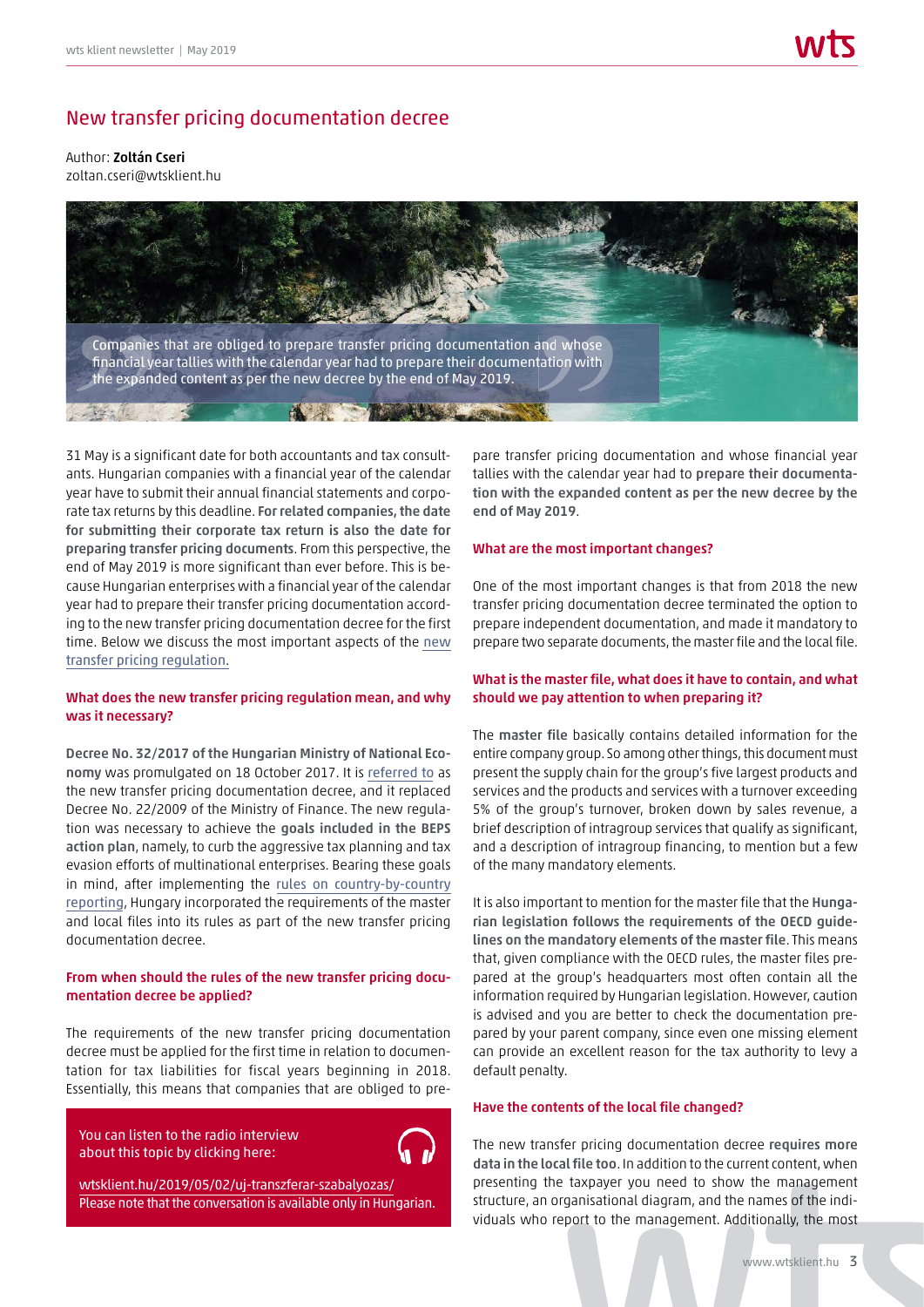important competitors of the enterprise have to be listed and the local file has to include a concise description of how the financial data used when applying the method to establish arm's length prices can be linked to the data included in the taxpayer's annual financial statements.

#### When should the transfer pricing documentation be prepared by?

Similar to the previous rule, the local file must be compiled by the submission date of the corporate tax return, but it does not have to be submitted to the tax authority. The new transfer pricing documentation decree enables the local file to be considered the documentation for a period of 12 months from the last day of the taxpayer's fiscal year (also bearing the parent company's deadlines in mind), until the master file is available. However, it is important that this rule does not apply to cases where the parent company is Hungarian and it prepares the master file, or when the foreign parent company does not prepare a master file, for whatever reason, and thus the Hungarian related company has to prepare it instead. In this case, the master file has to be completed by the submission date of the Hungarian corporate tax return.

#### What should you look out for in respect of intragroup services of low added value?

The new transfer pricing documentation decree retained the option for related companies to prepare simplified transfer pricing documentation for certain intragroup services. Both the range of services and the value and percentage limits defined under the conditions remained unchanged. However, the upper limit of the applicable mark-up changed from 10% to 7%, while the lower limit remained at 3%.

#### Ability to make modifications

One important and favourable change in the new transfer pricing regulation is that within the limitation period and until the start of any tax authority inspection, taxpayers can modify their transfer pricing documentation if they discover that they did not prepare the documentation according to the legal regulations, or if they detected an error affecting the tax base, the tax, the arm's length price and the arm's length price range (profitability) in the documentation. The modifying document must designate the documentation affected by the modification along with the

## Transfer pricing consulting

The [transfer pricing consultants](https://wtsklient.hu/en/services/transfer-pricing-consulting/) of WTS Klient Hungary have considerable experience in preparing these documents and in successfully supporting tax authority inspections, including, among others, industry knowledge on how to manage and support transactions of suppliers in the automobile sector and their tax inspections. As a member of WTS Global's transfer pricing advisory team, we offer solutions for all kinds of transfer pricing problems at international level. Please do not hesitate to get in touch.

Zoltán Cseri manager +36 1 887 3747 zoltan.cseri@wtsklient.hu

modification and its date. The modification has to be performed according to the rules valid as of the original due date of the documentation, but no modification may be made if the taxpayer lawfully opted for one of the possibilities in the decree, and would change this with the modification. In practice this means, for example, that the selected method to define the arm's length price cannot be changed with a self-revision.

#### What did not change

The size of the penalty for incomplete documentation will not change in the case of transfer pricing documentation prepared for 2018. It is still very high, i.e. it can amount to HUF 2 million (roughly EUR 6,160) per incomplete document, and as much as HUF 4 million (roughly EUR 12,320) in the case of a repeated failure to comply with the laws.

You do not have to prepare documentation on product and service sales recharged without a mark-up, provided that you transacted with an independent party. However, it is important that if the re-charging is carried out for several related parties, the taxpayer will only be exempted from the documentation obligation as per the new transfer pricing documentation decree if it is substantiated that the distribution method applied – with due consideration of the facts and conditions characteristic of the particular transaction – complies with the arm's length price principle.

#### → Our expert



## Zoltán Cseri

manager Telephone: +36 1 887 3747 zoltan.cseri@wtsklient.hu

#### Education

- » certified VAT expert
- » tax consultant
- » environmental product fee
- administrator
- » economist

#### Specialisations

- » tax consulting in various taxes
- » consulting on environmental
- product fee
- » VAT registration
- » preparation of transfer pricing documentation

#### Languages

Hungarian, German, English

#### Latest publications

- » CbCR and reporting obliga[tion – What needs to be done](https://wtsklient.hu/en/2018/11/13/cbcr-reporting-obligation/) by the end of the year?
- » Call-off stock simplification [rule – avoiding registration](https://wtsklient.hu/en/2018/09/25/call-off-stock-simplification-rule-avoiding-registration-as-a-hungarian-taxpayer/)  as a Hungarian taxpayer
- » Product fee warehouse [product fee payment liability](https://wtsklient.hu/en/2018/06/12/product-fee-warehouse/)  can be avoided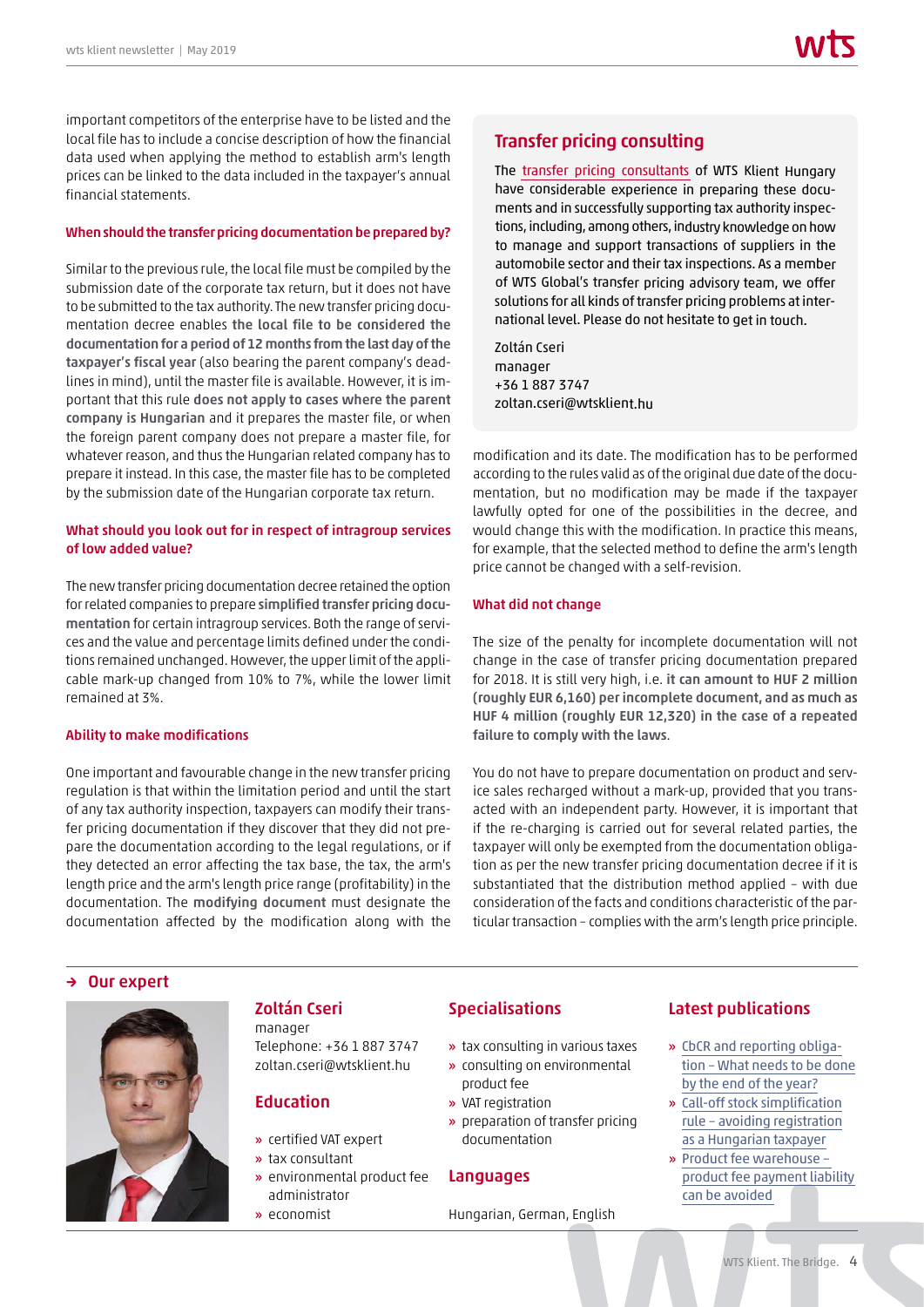## News on supporting spectator team sports with corporate tax allocations

Hungarian government raises ceiling of allocated amount to previous year's level again

#### Author: Zoltán Lambert

zoltan.lambert@wtsklient.hu



In December 2018 the Hungarian government limited the annual amount for supporting spectator team sports with corporate tax allocations to HUF 50 billion (roughly EUR 154 million) in a decree, then decided to increase that amount back to HUF 125 billion (roughly EUR 324 million) in March 2019. What consequences will this have? We take a look in this article.

According to Government Decree 318/2018 the amount for supporting spectator team sports with corporate tax allocations, namely the overall approved sum of support to be granted for sports development programmes in the funding period of 2019/2020, shall not exceed HUF 50 billion. Hungarian sport associations of [spectator team sports](https://wtsklient.hu/en/2018/10/02/spectator-team-sports/) had until 15 January to submit their development programme proposals and the requested funding for them to the Ministry of Human Capacities. In line with the same Government Decree, the government would have had to notify the sports associations about the allocation of the HUF 50 billion by 25 February 2019. By now the associations would have had to publish these amounts on their websites too.

#### Supporting spectator team sports with corporate tax allocations now possible up to last year's amount again

At the beginning of February the Minister of the Prime Minister's Office announced at a government briefing that the HUF 50 billion limit will be raised to HUF 125 billion. The amending decree number 39/2019 was published on 7 March, breaking down the HUF 124.9 billion into HUF 44.2 billion (roughly EUR 136 million) for investment and HUF 80.7 billion (roughly EUR 249 million) for operational purposes.

This way, the ceiling for corporate tax allocations has risen to last year's level, but the breakdown indicates that this time the government wants to shift the focus from constructing sport facilities to covering their operating costs. This is also evident from the fact that from 2019 onwards, [corporate tax allocations](https://wtsklient.hu/en/2016/12/16/significant-tax-benefits-tax-allocation/) can be used to finance operating costs too. It remains to be seen though how long it will take to realise the sport investments of around HUF 300 billion (roughly EUR 926 million) mentioned by the Prime Minister, which have already been granted, but not yet approved

due to the lack of sponsors, bearing in mind this year's limit of HUF 44 billion (roughly EUR 136 million) and the fact that further investment proposals were submitted by 30 April 2019.

#### Tighter control of use of funds still in place

The Hungarian decree mentioned above and promulgated last year on supporting spectator team sports with corporate tax allocations prescribed stricter control mechanisms for the use of funds, which are still in place. Pursuant to Section 13 "if a body controlling the use of funds supporting spectator team sports finds in the accounts or during an on-site inspection that invoices to be accounted on specific grounds during the approved sport development programme or other credible accounting documents are not in harmony with the programme element supporting the professional realisation of the approved sports development programme as per the sponsor's memorandum of understanding, with due consideration of the estimated market value of the continued on page 6

## Tax consulting

The amendments above allow us to conclude that 2019 will be an exciting year too as regards supporting spectator team sports with corporate tax allocations. This year it is even more advisable for Hungarian companies to decide in time whether they wish to allocate part of their corporate tax to support spectator team sports, and save somewhat more than 5% of their corporate tax in the form of a tax credit as a result. If yes, [the tax adviser](https://wtsklient.hu/en/services/tax-consulting/) [team of WTS Klient Hungary](https://wtsklient.hu/en/services/tax-consulting/) is happy to help navigate through the detailed rules. Please feel free to contact our colleagues.

Tamás Gyányi partner +36 1 887 3736 tamas.gyanyi@wtsklient.hu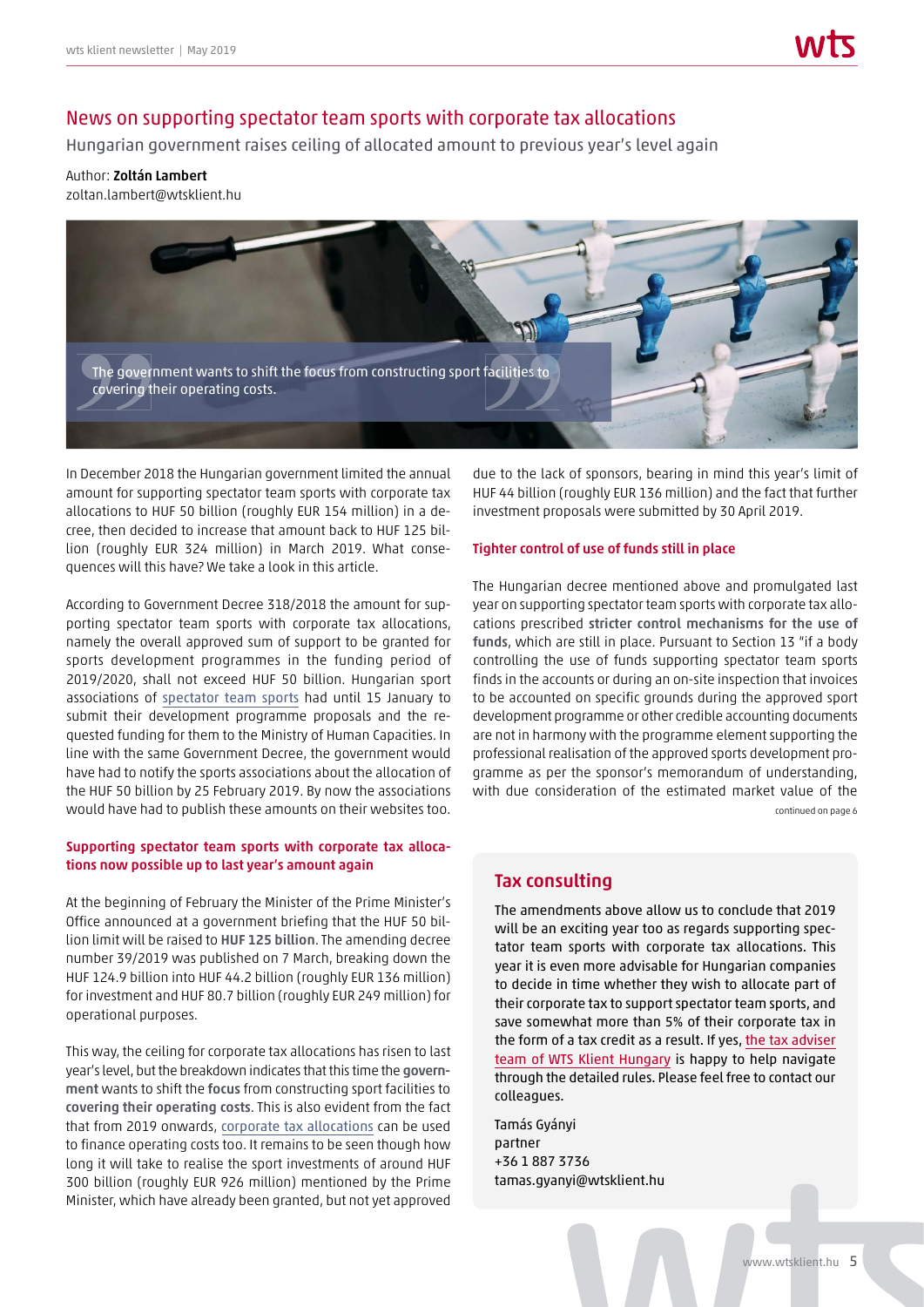items defined based on the benchmark system for the given sport that can be accounted on the respective grounds, the control body

- → can request a detailed tax inspection from the Hungarian tax authority with regard to the sponsor and the mediator, and exclude the sponsor, and
- → may ban the beneficiary from the system of spectator team sport allocations if they are deemed to have participated in bad faith."

## about this topic by clicking here:



wtsklient.hu/2019/01/24/tao-tamogatas/ [Please note that the conversation is available only in Hungarian.](https://wtsklient.hu/2019/01/24/tao-tamogatas/)

#### Our expert



#### Zoltán Lambert managing partner

Telephone: +36 1 887 3711 zoltan.lambert@wtsklient.hu

## Education

- » economist
- » certified tax advisor
- » international tax expert

#### Specialisations

- » tax advisory in all tax types
- » tax optimization and tax
- planning » income tax audits and investigation
- » due diligence

#### Languages

Hungarian, German, English

#### Latest publications

- » Comprehensive package [could further boost employ](https://wtsklient.hu/en/2019/04/02/employment-in-hungary/)ment in Hungary
- » [Busy autumn ahead for](https://wtsklient.hu/en/2018/10/02/spectator-team-sports/)  companies supporting spectator team sports
- » [Proposals to revise tax](https://wtsklient.hu/en/2018/07/03/tax-regime/)  regime in Hungary

 $\frac{d^2\phi}{d^2}$  .  $\frac{d^2\phi}{d^2}$  .  $\frac{1}{2}$ 

## Tax risks of foreign postings

It is important to review and treat each posting individually

## Author: Tamás Gyányi

tamas.gyanyi@wtsklient.hu



The tax risks of foreign postings primarily stem from a lack of knowledge about the relevant legal regulations, or interpreting them incorrectly. However, this does not protect anybody from potential penalties in Hungary. Many of you have no doubt heard

tax inspectors say that not knowing the law does not exempt you from complying with your obligations and from related penalties. In this article we take a look at what the most typical risks are.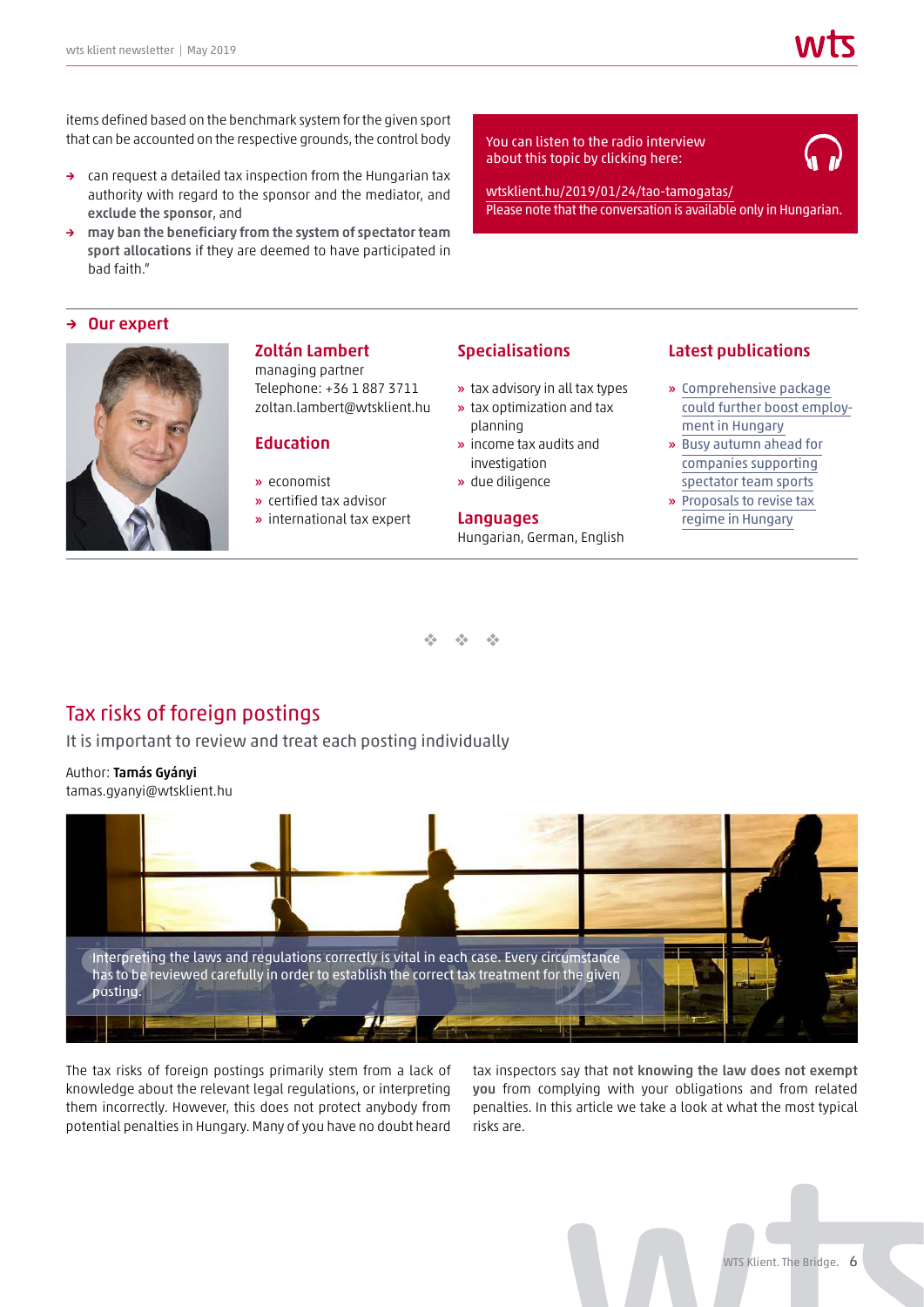#### A posted employee is coming – why can the NAV impose a fine?

To map the tax risks of foreign postings, first we should check what kind of mistakes we can make in a case that appears simple when we accept a posted employee. Experience shows that even companies that accept a significant number of posted employees can face problems if the [HR department of the host company](https://wtsklient.hu/en/2017/02/27/taxation-foreigners-income-hungary/) or its tax team generalises, and treats all – otherwise different – postings in the same way. Conventions for the avoidance of double taxation are largely similar, but it matters here whether we accept a posted employee from France or Germany since the two conventions contain somewhat different rules for determining the country of taxation. All of this can have a serious impact on the proper assessment of taxation.

The situation is rendered even more difficult by the fact that for [employees moving within an international group](https://wtsklient.hu/en/2017/03/27/intercompany-postings/), the contracting conditions underlying the posting are also very varied. By default, an employee sent by a foreign group to Hungary will remain employed by the foreign company and receive their salary from abroad; their work in Hungary can be considered temporary, and its nature can vary a lot (specific job, project implementation, training, exchange of experience, etc.).

Our experience shows that of all the tax risks of foreign postings, the following errors are the most frequent in connection with posted employees arriving in Hungary:

- → failure to report the new posted employee (default penalty)
- failure to request a Hungarian tax number in the event of an incorrect interpretation (default penalty)
- → lack of Hungarian taxation due to incorrect interpretation of the specific rules of the convention (tax shortfall and tax penalty)
- → due to the incorrect determination of [residence](https://wtsklient.hu/en/2017/04/05/definition-tax-residency/), failure to report certain types of income (tax shortfall, tax penalty) or unnecessary double taxation
- → correct tax assessment procedure, but Hungarian tax advances not paid on time (default interest)
- failure to comply with Hungarian deadline for the submission of tax returns, failure to submit a verification request or omitting to submit a Hungarian tax return due to the incorrect interpretation of the rules (default penalty)
- incorrect establishment of ratios in the case of tax payment liabilities arising in both countries affected (tax shortfall, tax penalty)
- → incorrect consideration of tax allowances (too much, or potentially not using tax allowance up to full amount)
- → for employees posted from a third country to Hungary, neglecting the Hungarian tax offsetting rules (90% rule; risk of double taxation)

#### You can listen to the radio interview about this topic by clicking here:



[wtsklient.hu/2019/04/11/kikuldottek-szja-bevallasi-tervezete/](https://wtsklient.hu/2019/04/11/kikuldottek-szja-bevallasi-tervezete/) Please note that the conversation is available only in Hungarian.

- → in the case of postings subject to EU coordination regulations, a missing A1 form (double contribution payment, risk of Hungarian social contribution tax and contribution shortfall, with related default penalties)
- → risk of incorrect tax rating of cost reimbursements related to posting (incorrect treatment of home rent, car rent, meals and hotel costs)

It is important to emphasise that the above list does not contain all the tax risks of foreign postings, and it cannot be applied for all posting situations.

#### Posted employee leaves for abroad – what can cause problems here?

Selfishly, we only reviewed the first point, employees posted to Hungary, from the perspective of Hungarian [tax inspections](https://wtsklient.hu/wp-content/uploads/2018/11/wts-klient-adohid-042017-hu-en.pdf). However, tax risk factors relevant for the posting country may apply in these cases too. For employees posted from Hungary we can say that the stakes rise by a notch since the tax authority of the host country also comes into the picture, and every country has its creative tax inspectors (in their defence, we should add that there are creative taxpayers as well).

The tax risks listed in connection with employees posted to Hungary are also tax risks of foreign postings from Hungary, and a thorough assessment should be conducted to decide which country has a right to levy taxes on what types of income in light of Hungarian taxation and the convention for the avoidance of double taxation, and, in the case of contributions, based on the EU coordination regulations, social treaties and local laws and regulations.

The most frequent problems may include:

- → work performed while the A1 form is missing (foreign contribution risk)
- → with an A1 form available, it is discovered that the actual employer is the host party (foreign contribution risk)
- → in the case of a Hungarian contribution payment liability, the Hungarian contribution base is determined incorrectly (contribution and social contribution tax base too low)
- → the posting is only a quasi-posting, it actually satisfies personal needs (tax treatment of accommodation and travel costs related to posting)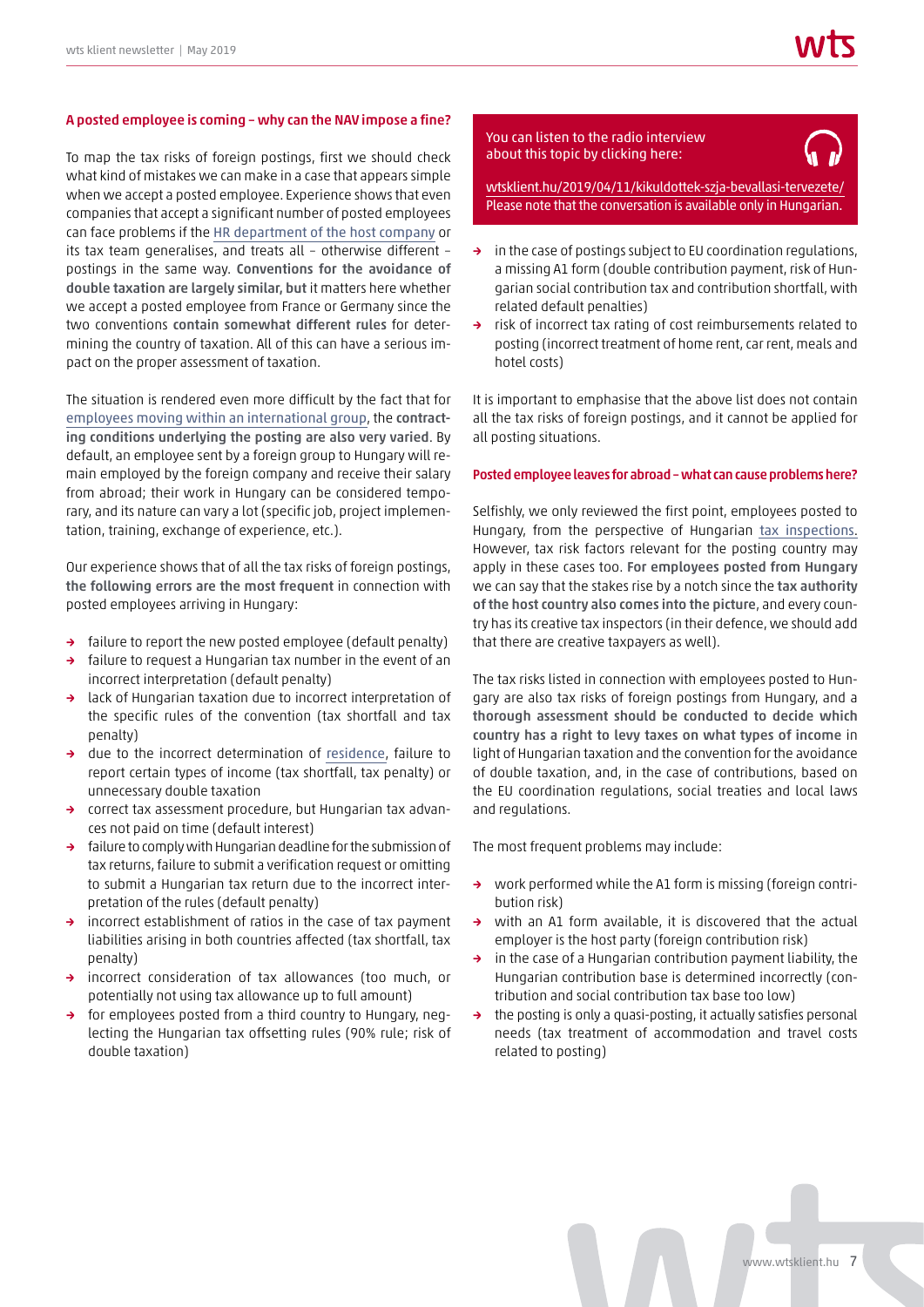#### Tax risks of foreign postings can result in serious sanctions

It should be noted that [a conference abroad lasting a few days](https://wtsklient.hu/en/2018/08/14/foreign-postings/), a multi-year foreign posting within an international group, a onemonth language course of the managing director overseas or work abroad that can be qualified as a replacement posting all represent different risk levels.

Unfortunately, the mistakes made during postings, i.e. the tax risks of foreign postings, may result in serious sanctions. Interpreting the laws and regulations correctly is vital in each case, and we have to agree with the specification so often formulated in the positions of the National Tax and Customs Administration that every circumstance has to be reviewed carefully in order to establish the correct tax treatment for the given transaction (in our case, the posting).

#### Expat taxation consulting

The team of WTS Klient Hungary has special expertise regarding the taxation and social security payment liability of expats. Our objective is for the tax payment and tax return process to flow as smoothly and flawlessly as possible for the posted employees, despite its complexity. The tax risks of foreign postings can be minimised with our assistance, and there is a greater chance of avoiding sanctions. [Please do not hesitate to get in touch.](https://wtsklient.hu/en/services/expat-taxation-consulting-and-compliance-work-tax-returns/)

Réka Kiss director – tax consulting +36 1 887 3739 reka.kiss@wtsklient.hu

#### → Our expert



#### Tamás Gyányi partner

Telephone: +36 1 887 3736 tamas.gyanyi@wtsklient.hu

#### Education

- » tax advisor
- » certified international tax expert
- » certified international indirect tax expert

#### Specialisations

- » tax consultancy and compliance
- » indirect taxes
- » transfer pricing
- » international taxation and tax planning (direct and indirect taxes)
- » due diligences
- » tax litigations

#### Latest publications

- » [The tax implications of Brexit](https://wtsklient.hu/en/2019/02/19/tax-implications-of-brexit/)
- » [The third national tax consul](https://wtsklient.hu/en/2018/10/24/the-third-national-tax-consultation-how-would-you-rate-the-hungarian-tax-authority/)tation, how would you rate the Hungarian Tax Authority?
- » [Online data reporting for](https://wtsklient.hu/en/2018/07/17/online-data-reporting-for-invoicing/)  invoicing

#### Languages

Hungarian, German, English

 $\frac{d^2\phi}{d^2}$  .  $\frac{d^2\phi}{d^2}$  .  $\frac{1}{2}$ 

## Health service contribution

#### What do you need to pay if you are not insured?

#### Author: Marianna Fodor

marianna.fodor@wtsklient.hu

In Hungary the rules of social security also apply to uninsured people. Act LXXX of 1997 (Social Security Act) lists and regulates a number of circumstances which help professionals decide when an individual has to pay the health service contribution, and when you can claim exemption from it.

In this article we summarise the key information on health service contribution payments and highlight what a resident natural person needs to do to become eligible for health services, even if they are not insured.

WTS Klient. The Bridge. 8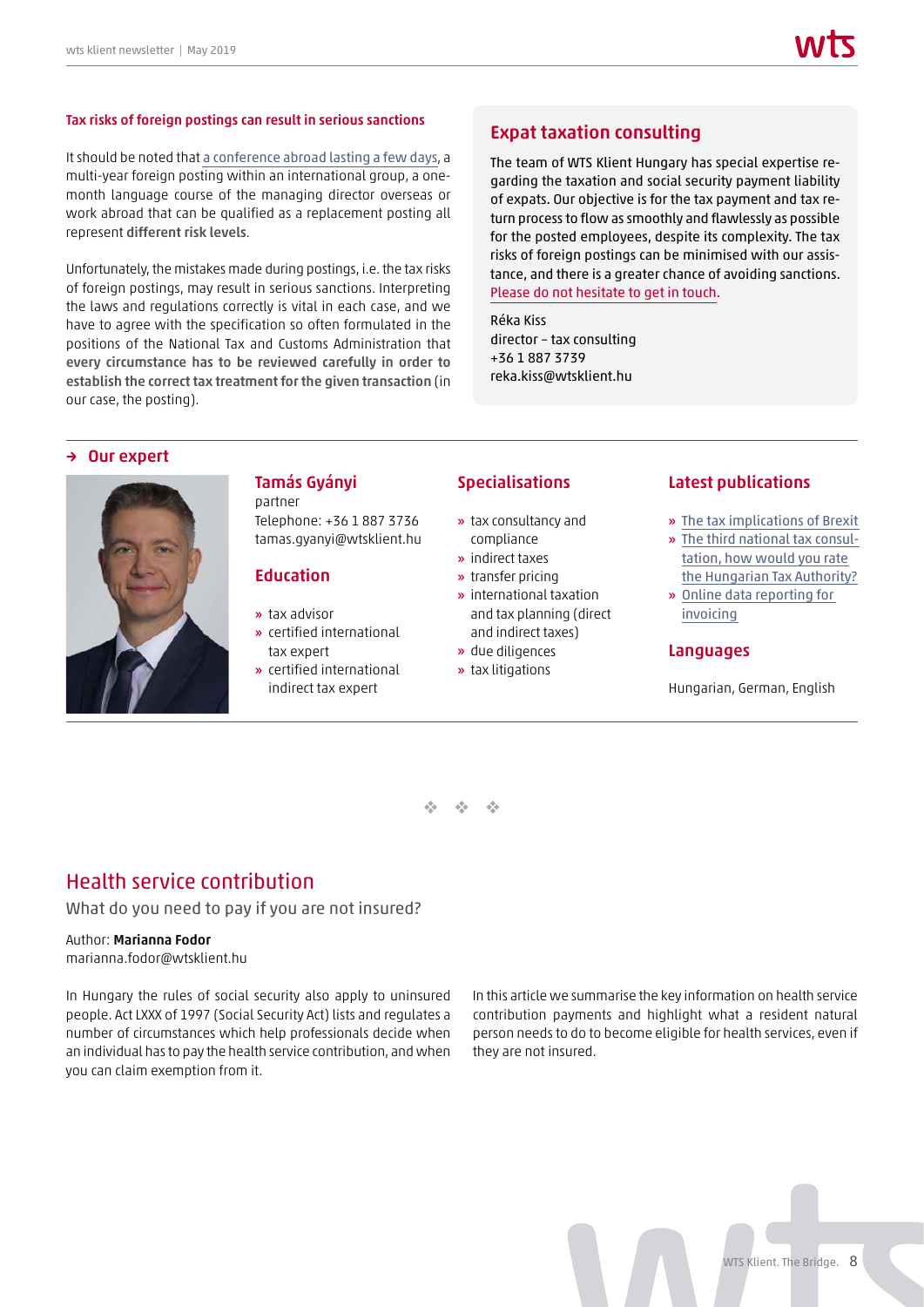

#### Who qualifies as insured, who qualifies as resident?

If a private individual pays the health service contribution, he or she becomes fully eligible to use the services provided by the health insurance system. Insured Hungarian residents can become eligible for all (cash and in-kind) services. Firstly, you need to examine whether the person has insurance status or not.

The criteria for insured status are set out in Section 5 of the Social Security Act. Based on this, among other things, individuals are considered insured if they:

- → are in employment,
- → are students under a study contract,
- → receive job-seeking allowance,
- → work under an engagement contract and the prescribed salary conditions are met,
- → are registered as a full-time small taxpayer, or
- → [are a pensioner drawing a direct pension](https://wtsklient.hu/en/2019/01/22/pensioners-drawing-a-direct-pension/).

Secondly, you need to check if the given individual qualifies as a resident in line with the above-mentioned act.

Based on Section 4 of the Social Security Act, persons are considered resident if they

- → are Hungarian citizens with a permanent registered address in Hungary, immigrants and persons with settled status, persons recognised as refugees and beneficiaries of subsidiary protection in accordance with Act LXVI of 1992 on Keeping Records on the Personal Data and Address of Citizens,
- → are subject to the provisions of the Act on Entry and Residence of Persons with the Right to Free Movement and Residence who exercise their right to free movement and residence for the duration of 3 months in the territory of Hungary, and have registered as a resident in Hungary according to the Act on Keeping Records on the Personal Data and Address of Citizens, and
- are stateless.

One further prerequisite for the health service contribution payment is to have a permanent registered address for at least one year without interruption in the territory of Hungary.

#### What do you need to do to become insured?

The main rule is to pay the health service contribution from the first day after the termination of entitlement to health services, and to register this with the NAV within 15 days. However, there are insurance statuses where, upon termination and if the insured individual is a resident, the insurance does not need to start immediately by paying the health service contribution. According to Act LXXXIII of 1997 on the Services of the Compulsory Health Insurance System, such cases are the following:

- → if the entitlement was valid for at least 45 days before the termination of the status, the insured status remains unchanged for another 45 days,
- → if the entitlement lasted less than 45 days, then the insured status is lengthened with that given number of days,
- → the insured status is upheld for another 45 days, if the entitlement prior to the termination of the current status lasted longer than 45 days, and the entitlement terminated last did not last 45 days, but no more than 30 days elapsed between the two entitlement periods.

If a given individual ceases to be insured for any of the above reasons, they need to register with the tax authority by filling in the T1011 form. This form can be downloaded from the NAV website. In 2019 the contribution amount is set at HUF 7,500 (EUR 23) per month (HUF 250 – EUR 0.77 – per day). The payment is due by the  $12<sup>th</sup>$  day of the month following the given month. The tax identification number of the payer always needs to be indicated on the transaction.

It is possible to transfer the payment of this amount to another person (e.g. a relative), but this needs to be approved by the tax authority first. This information too must be indicated on the form.

#### When does the health service contribution payment obligation cease?

When a new insurance status is established – for instance, if the individual starts a new job and the tax authority receives a new registration from the employer, i.e. the paying agent, or if the employee moves abroad and becomes insured there – the tax authority does not need to be informed about the termination of the contribution payment. The tax authority will automatically cancel the individual's health service contribution payment obligation.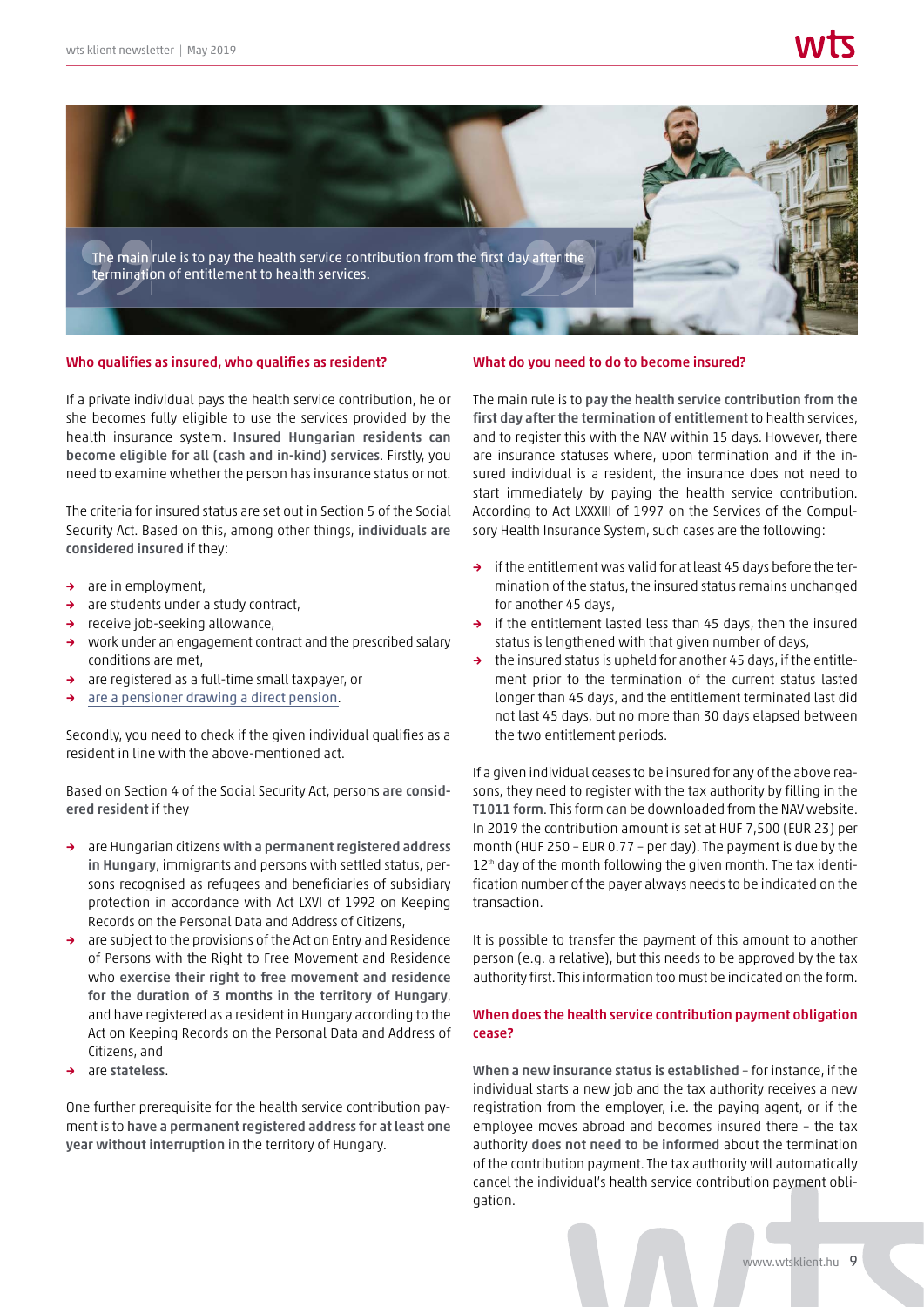If someone incorrectly reports their payment obligation on the T1011 form, this needs to be cancelled at the authority. A change form must be filed within 15 days if the private individual acquires a new insurance status that the tax authority does not know about. This could be the case if the person becomes a pensioner drawing a direct pension or [receives child care allowance](https://wtsklient.hu/en/2019/03/05/family-benefits/). In such cases, [entitlement](https://wtsklient.hu/en/2017/05/09/health-insurance-status-checks/) to healthcare services needs to be proven to the authority with a relevant resolution.

It is important to know that the statute of limitation on assessing and paying the contribution is 5 years pursuant to the [Act on](https://wtsklient.hu/en/2017/09/07/act-on-rules-of-taxation/) [Rules of Taxation](https://wtsklient.hu/en/2017/09/07/act-on-rules-of-taxation/).

## Social security administration

The information given here about the health service contribution payment obligation covers only a fraction of the detail given in the legislation. The legal background of when to pay this contribution is in no way limited to these cases only. Please seek the help of a professional to get more information and to find out whether you need to pay the contribution or not. Feel free to contact the [social security experts of WTS Klient Hungary](https://wtsklient.hu/en/services/social-security-administration/) if you have any specific questions about the topic.

Marianna Fodor director – payroll +36 1 887 3766 marianna.fodor@wtsklient.hu

#### **Our expert**



## Marianna Fodor

director – payroll Telephone: +36 1 887 3766 marianna.fodor@wtsklient.hu

#### Education

- » payroll accounting
- » social security manager
- » tax consultant

#### **Specialisations**

- » payroll
- » social security
- » fringe benefit

#### Languages

Hungarian, English

#### Latest publications

- » From 2019, employees who are pensioners drawing a direct pension do not have to [pay contributions in Hungary](https://wtsklient.hu/en/2019/01/22/pensioners-drawing-a-direct-pension/)
- » Dramatic changes in social [contribution tax and health](https://wtsklient.hu/en/2018/09/04/social-contribution-tax/)care contribution system from 2019

 $\frac{d^2\phi}{d^2}$  .  $\frac{d^2\phi}{d^2}$  .  $\frac{1}{2}$ 

#### [The latest edition of the WTS Global VAT Newsletter has been released](https://wtsklient.hu/wp-content/uploads/2019/05/WTS_VAT_Newsletter_2_2019.pdf)

→

#### Q2 2019

wts global

The WTS Global VAT Newsletter edition for Q2 2019 reports on recent or expected changes in VAT and GST regulations in various EU and third countries.

WTS Value Added Tax Newsletter

You can download WTS Global VAT Newsletter for Q2 2019 in PDF format here: WTS Global VAT Newsletter Q2/2019